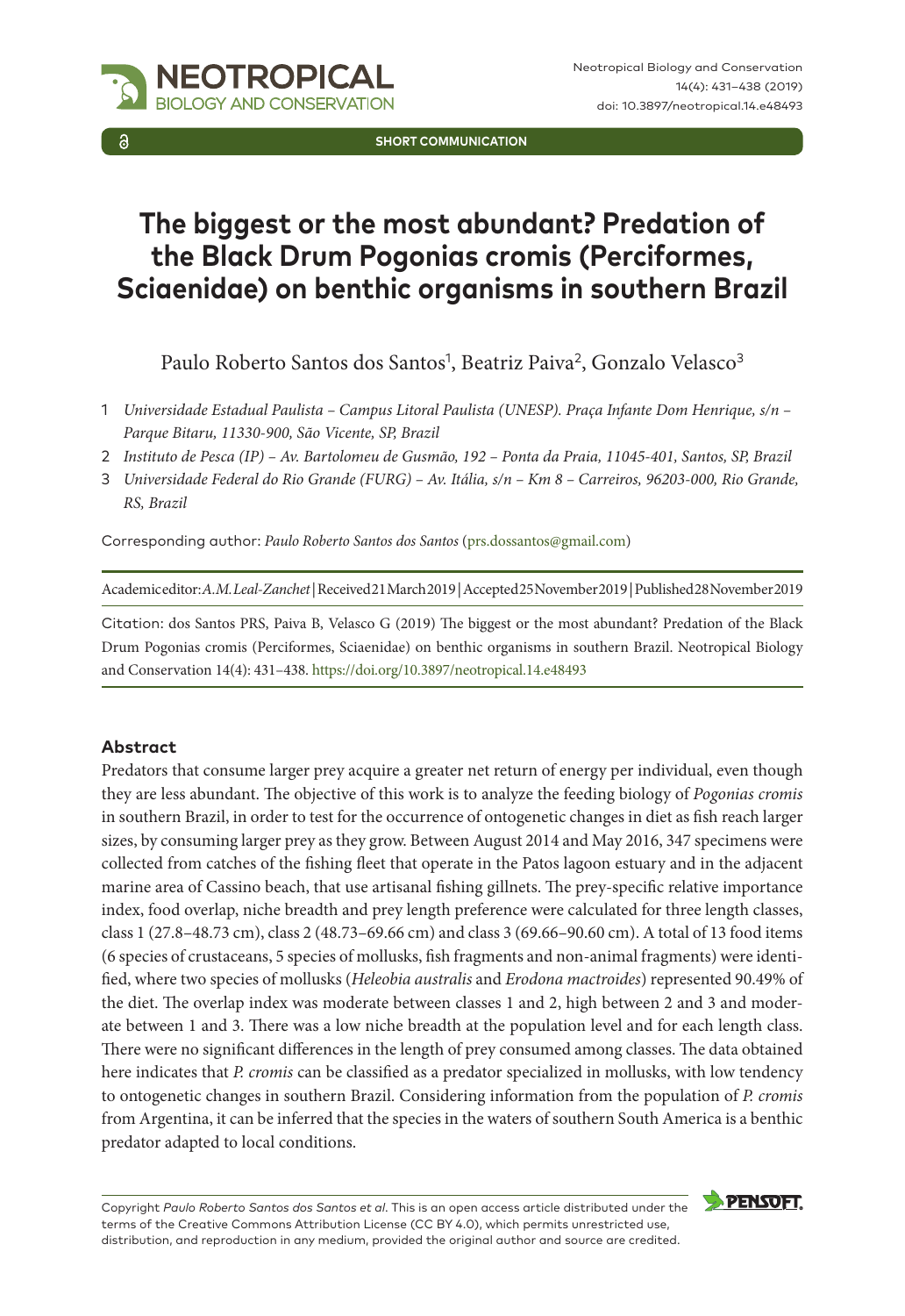#### **Keywords**

feeding biology, food overlap, niche breadth, ontogenetic changes

## **Introduction**

Animals exploit the available resources, adapting their strategies to the biotic and abiotic conditions of their habitats, within the range of possibilities imposed by their physiological and morphological conditions (Bolnick et al. 2002; Taylor et al. 2018).

In aquatic communities, niche enlargement, due to ontogenetic change in the diet, can be considered an adaptive response to certain environmental pressures (Abelha et al. 2001). As animals increase in length, there is often a shift from nursery areas to areas with a higher degree of competition (Carrier et al. 2012), which may lead to trophic generalization or specialization of populations (Bolnick et al. 2002).

The classical foraging models indicate that predators that consume larger prey acquire a higher net energy return per individual (Harper and Blake 1988). The maximization of benefits generates a positive energy balance, where the energy obtained can be invested in other activities, such as the development of gonads (Morse and Fritz 1987), increasing the possibilities of success of the population.

The black Drum, *Pogonias cromis* (Linnaeus, 1766), a demersal, estuarine-dependent fish distributed from the United States to Argentina (Nieland and Wilson 1993; Laiata and Aparicio 2005), can reach 150 cm of total length and 66 kg of total weight (Murphy and Taylor 1989). In southern Brazil, in the Patos lagoon estuary and the adjacent marine area of Cassino beach, this species is one of the largest teleost fish (Santos et al. 2016). This species is classified as Threatened in Brazil (MMA 2014), due to large catches in the 1970s. This led to intense population declines and the consequent collapse of fishing activity in southern Brazil (Haimovici et al. 2006; Haimovici and Cardoso 2017). Knowledge of population ecology of *P. cromis* in the subtropical climate of southern Brazil is scarce, hampering efficient sustainable management plans (Castello 2007; Santos et al. 2016; Santos and Velasco 2017).

Thus, this work aims to analyze the feeding biology of *P. cromis* in southern Brazil, in order to test for the occurrence of ontogenetic changes in diet as fish reach larger sizes, by consuming larger prey as they grow.

This study was performed on the Patos lagoon estuary and the adjacent marine region on Cassino Beach (Figure 1). The estuary extends for 900 km<sup>2</sup> and is characterized by the presence of islands, islets, channels and shallow inlets. Cassino beach has moderate to low sediment mobility (Figueiredo and Calliari 2006). The study area is one of the main national coastal fishing areas (Velasco et al. 2011).

The fish were obtained from catches of the artisanal fishing fleet (using gillnets) between August 2013 and May 2016. After landing, specimens were measured (TL – total length in cm), weighed (TW – total weight in g) and eviscerated for removal of the gastrointestinal tract. In the laboratory, the stomach contents were identified to the lowest possible taxonomic level. Subsequently, food items were counted, measured (maximum length) and weighed with a precision scale (0.01 g).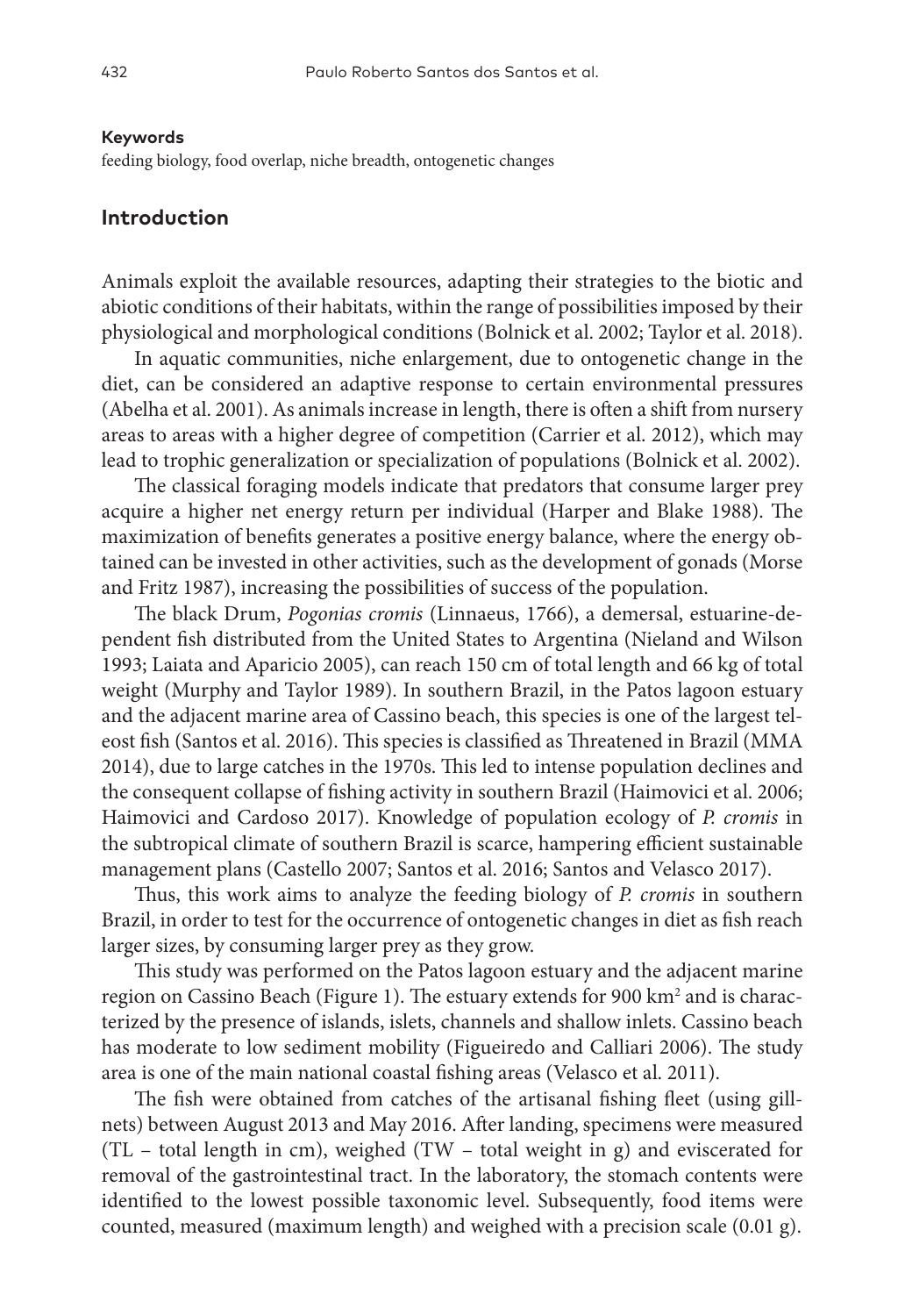

**Figure 1.** Study area and capture sites of the *Pogonias cromis* in southern Brazil.

To verify possible ontogenetic changes, three length classes were established, calculated from the division of the breadth of fish length into three equal parts, class 1 (27.8–48.73 cm), class 2 (48.73–69.66 cm) and class 3 (69.66–90.60 cm). Diet was quantified using numerical methods, such as percentage by frequency of occurrence (%FO), percentage by number (% $P_{Ni}$ ) and percentage by weight (% $P_{Ni}$ ) of food items (Hyslop, 1980). Subsequently, the Prey-Specific Index of Relative Importance (PSIRI) was calculated (Brown et al. 2012), by the formula:

$$
PSIRI = \frac{\%FOx(\%P + \%P_{Wi})}{2}
$$

The food overlap between the length classes was analyzed according to the Pianka Index, ranging from 0 (no overlap) to 1 (total overlap).

$$
\theta_{jk} = \frac{\left(\sum_{i=1}^{n} p_{ij} \cdot p_{ik}\right)}{\sqrt{\sum_{i=1}^{n} (p_{ij})^{2} \sum_{i=1}^{n} (p_{ik})^{2}}}
$$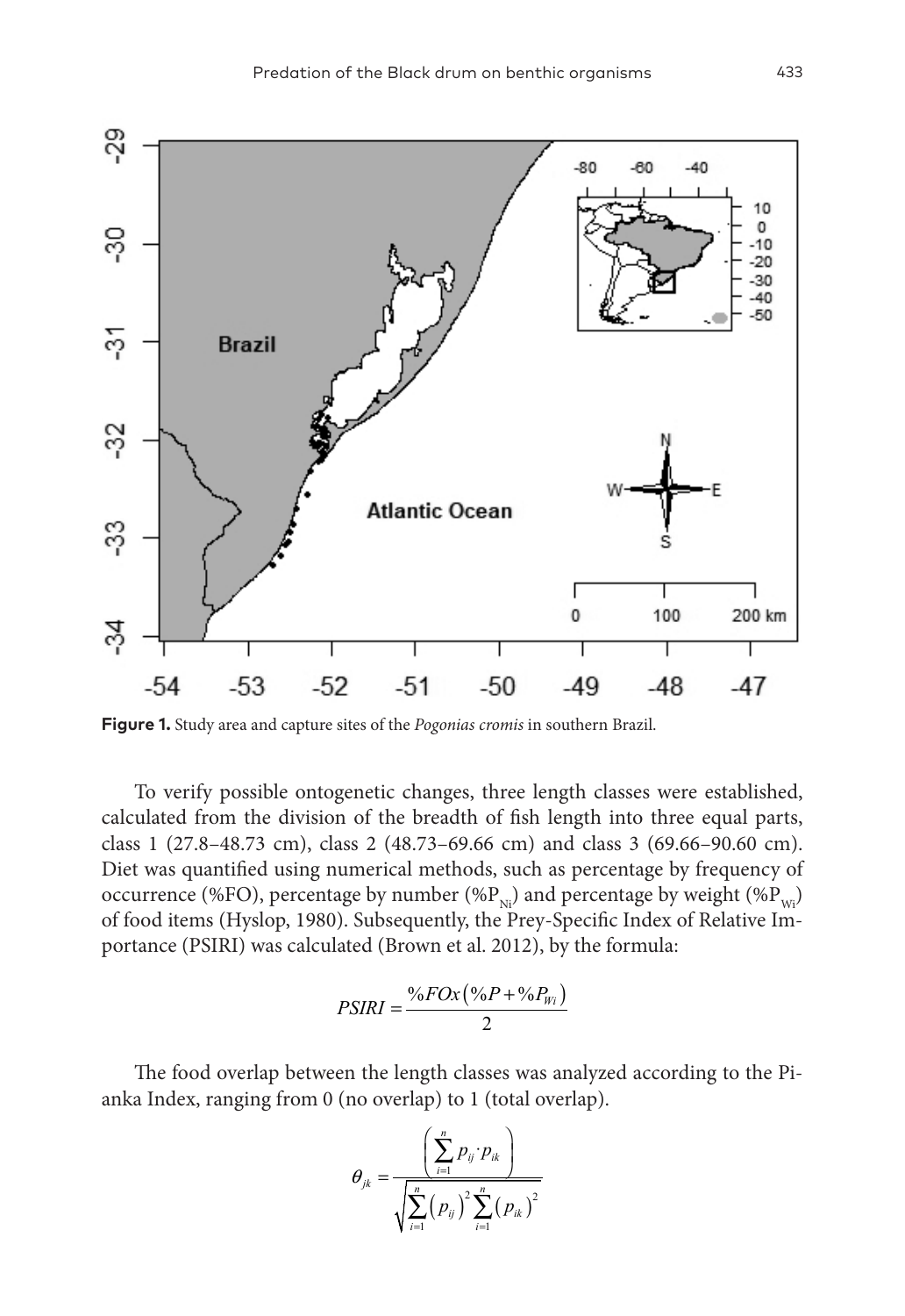Where  $\theta_{\mu}$  = Pianka food overlap measure between *j* and *k*;  $p_{\mu}$  = proportion of the food resource *i* in total resources used by *j*;  $p_{ik}$  = proportion of food item *i* in total resources used by  $k$ ;  $n =$  total number of items. This index may be indicative of competition or resource sharing. The results of the overlap are considered high (> 0.6), moderate (0.4–0.6) or low (<0.4) (Novakowski et al. 2008).

The population food niche breadth was calculated using the Levins measure (Krebs, 1999), with the assumption that the breadth of the diet can be estimated by measuring the uniformity of the distribution of the items among the various food resources. It was calculated as follows:

$$
B = \frac{1}{\Sigma (p_j)^2}
$$

Where *B* is the food niche breadth, *pj* proportion of item *j* in the total diet. To standardize the measurement of the trophic niche (0 to 1), the formula of Hubert (1978) was applied.

$$
B_a = \frac{B-1}{n-1}
$$

Where  $B_a$  is the breadth of the standardized food niche and n the total number of food items consumed. From the maximum length data of each food item, five length classes were produced to analyze the feeding by prey-length preference (PLP), as follows: 1) for items of maximum length  $< 0.5$  cm; 2) from 0.5 up to 1.0 cm; 3) from 1.0 to 1.5 cm; 4) from 1.5 to 2.0 cm; and 5) for items > 2.0 cm.

To verify the possible differences between the PSIRI and PLP values, the Kruskal-Wallis test was used among the three length classes due to the non-parametric nature of the data.

A total of 347 fish were analyzed, being 200 females (27.8–90.6 cm / 275–8650 g) and 147 males (28.2–85.9 cm / 270–7435 g), of which 239 had stomach contents (122 females and 117 males). In total, 13 food items were identified, which included 6 species of crustaceans, 5 species of mollusks, fish fragments (scales, heads and vertebrae) and fragments of non-animal origin (FNA) such as stones, wood, ropes and plastic. Mollusks were the main group in the diet of *P. cromis*, responsible for 92.70% of the results, where two species, *Heleobia australis* (D'orbigny, 1835) and *Erodona mactroides* (Bosc, 1801), were responsible for 90.49%, followed by crustaceans (4.77%), FNA (1.59%) and fish (0.59%) (Table 1).

The predominance of mollusks, within the length classes, was similar to the general pattern. In class 1 the highest values of PSIRI were found in *H. australis* and *E. mactroides*, however, in classes 2 and 3 there were a greater participation of different species, including an increase of *E. mactroides* and *Glycymeris longior* (Soweby, 1833) and a considerable reduction of *H. australis*. Crustaceans had low PSIRI values in all three length classes, with the highest value found in class 3. This class had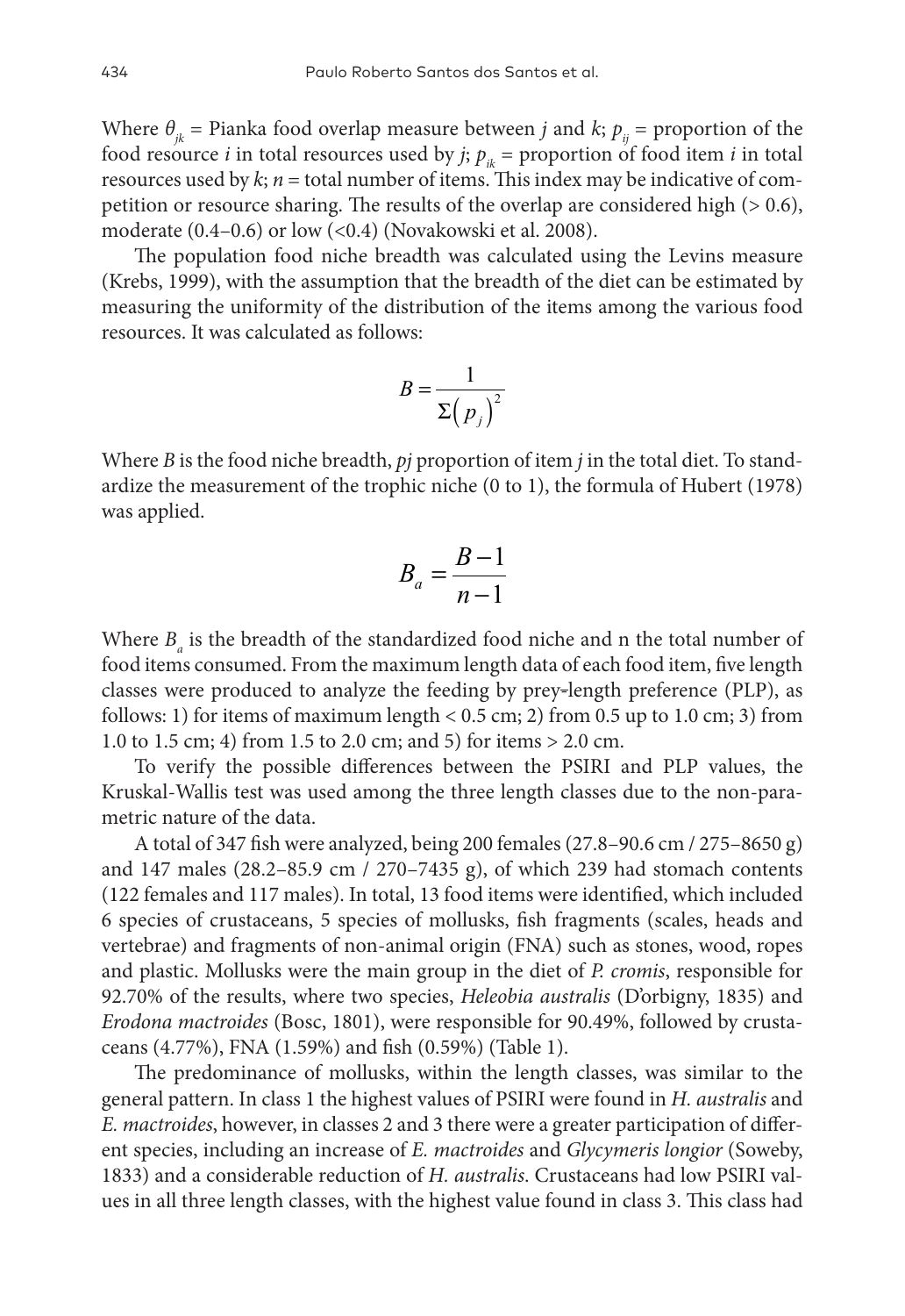**Table 1.** Food items consumed by *Pogonias cromis* in southern Brazil (%PSIRI = percentage of the Pre-Specific Relative Importance Index of class 1, 2, 3 and in population  $(P)$ ,  $* =$  crustaceans and  $** =$  mollusks).

| Food items               | $%$ PSIRI(1) | $%$ PSIRI $(2)$ | $%$ PSIRI $(3)$ | $%$ PSIRI $(P)$ |
|--------------------------|--------------|-----------------|-----------------|-----------------|
| Amphibalanus improvisus* | 0.45         | 1.81            | 0.00            | 0.61            |
| Callinectes sapidus $*$  | 0.00         | 1.17            | 4.08            | 3.30            |
| Sergio mirim*            | 0.00         | 0.05            | 0.00            | < 0.01          |
| Loxopagurus loxochelis*  | 0.00         | 0.00            | 5.45            | 0.33            |
| Libina spinosa $*$       | 0.00         | 0.03            | 5.73            | 0.50            |
| Sphaeromopsis mourei*    | 0.01         | 0.18            | 0.24            | 0.02            |
| Buccinanops gradatum**   | 0.11         | 0.10            | 0.43            | 0.06            |
| Heleobias australis**    | 83.98        | 26.84           | 23.10           | 53.98           |
| Erodona mactroides**     | 8.63         | 43.34           | 45.99           | 36.51           |
| Glycimeris longior**     | 3.57         | 20.21           | 11.66           | 1.85            |
| Mesodesmas mactroides**  | 0.05         | 0.87            | 3.28            | 0.30            |
| Fishes fragments         | 0.31         | 2.50            | 0.42            | 0.95            |
| <b>NAF</b>               | 2.89         | 2.90            | 0.42            | 1.59            |

the highest number of food items, 11 out of 13. The Kruskal-Wallis test revealed no significant differences between the three classes (H = 2.67, df. = 2, p = 0.263).

The Pianka index showed moderate overlap between classes 1 and 2 (0.58), high between 2 and 3 (0.87) and moderate between 1 and 3 (0.43). The calculation of the Levins measure for the population resulted in a low niche breadth (0.13), and the same was found for classes 1 (0.03), 2 (0.19) and 3 (0.24).

The mean of the PLP of the three classes studied was 1.75, being 1.74 for class 1, 1.85 for class 2 and 1.85 for class 3. The Kruskal-Wallis test revealed no significant differences between the PLP of the three studied classes ( $H = 0.054$ , df. = 2, p = 0.973).

Generalist populations tend to be more frequent in ecosystems as they allow more options for evolutionary success (Bolnick et al. 2002; Wilson et al. 2008; Layman et al. 2015). However, when prey availability is low, morphological adaptations to capture certain food items may be more advantageous, thus allowing the success of specialist populations and reducing ontogenetic changes within these populations (Hahn and Loureiro-Crippa 2006). This second scenario seems to be occurring with the population of *P. cromis* in southern Brazil.

In the study area, the main prey for *P. cromis* are the mollusks, *H. australis* and *E. mactroides*. These animals are among the most abundant benthic organisms in the area, inhabiting coves, zones with vegetation and deep regions of the navigation channel (Bemvenuti et al. 1978). During periods of high river discharge, in the Patos lagoon estuary, *H. australis* and *E. mactroides* suffer a significant population reduction, where *H. australis* emigrates due to low levels of salinity and *E. mactroides* is detached from the substrate by the force of the stream discharge (Bemvenuti et al. 1992). In this same period, the marine and estuarine-dependent fish move out of the estuary (Garcia and Vieira 2001). Thus, the times of greatest abundance of *P. cromis* and their main prey coincide, allowing intense predation.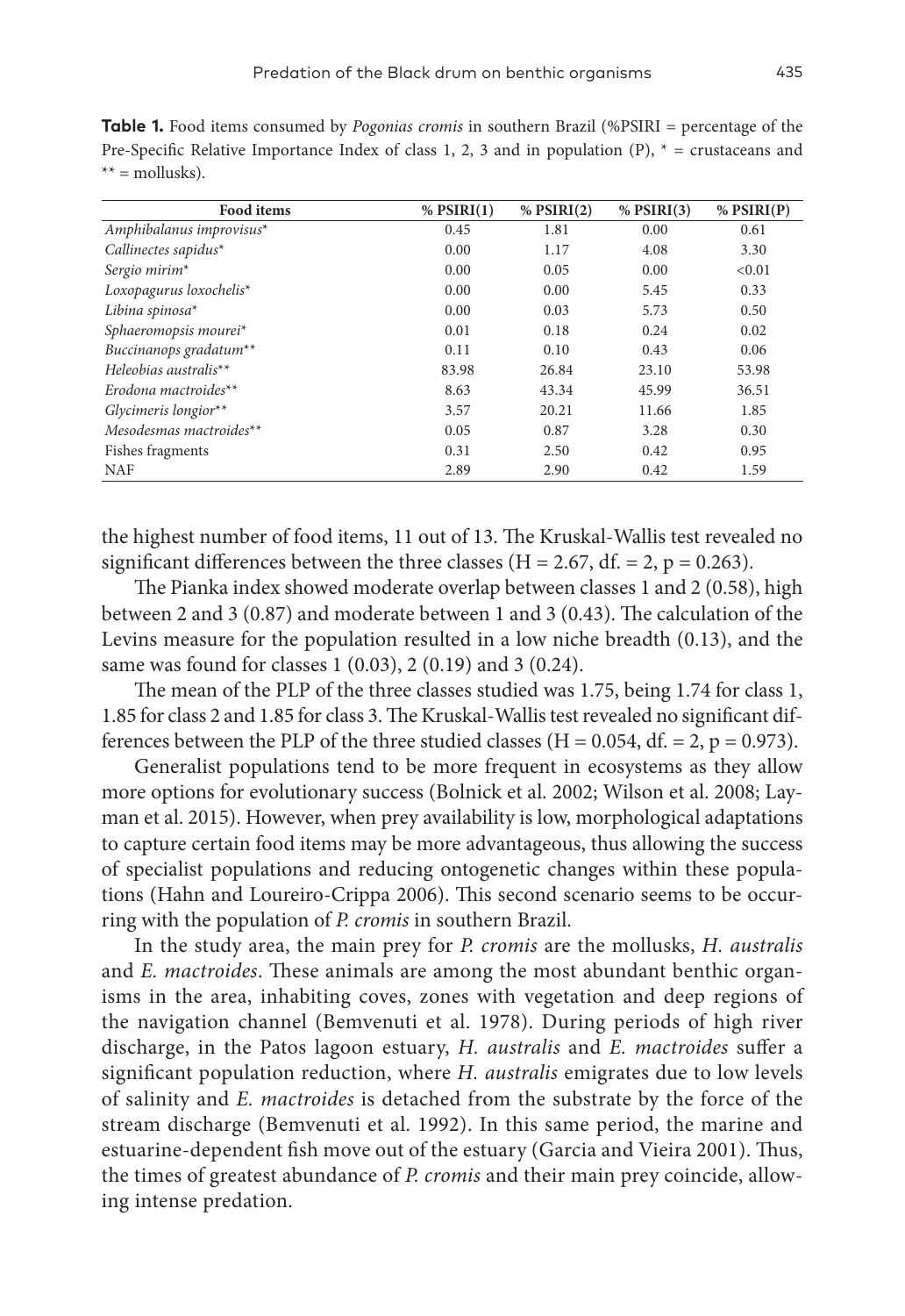Morphological adaptations for capture and digestion of mollusks are present in *P. cromis*. Enlarged olfactory canals, extensive lateral line and sensory barbels are used for prey detection. The mollusks are ingested in the oral cavity and transported to powerful pharyngeal jaws filled with large molariform teeth, which grind the ingested food before being sent to the stomach (Grubish 2005).

The largest food items found in the diet of *P. cromis* were crustaceans. The small participation of this group is possibly related to the low overlap between the fishing areas with the occurrence areas of the species. The most abundant crustaceans, such as *Callinectes sapidus* (Rathbun, 1896) (Garcia et al. 1996), are concentrated in low depth regions, such as marshes (Garcia et al. 1996; Bemvenuti and Colling 2010); in turn the fishing fleet operates in the deeper regions where there is greater fishing yield (Reis et al. 1994; Santos et al. 2016).

The ingestion of small prey by large fish has already been reported in some studies (Mittelbach and Persson 1998; Scharf et al. 2000). The high abundance of smaller prey attempts to balance the relationship between capture effort and final energy gain (Kerr 1974; Platt and Denman 1978). Slatyer et al. (2013) mention that a low niche breadth and the consequent alimentary specialization, is related to a low environmental tolerance and low habitat diversity. The data obtained in the present study suggest an attention to the conservation of *P. cromis* in southern Brazil, considering the degree of food specialization and low niche breadth. Although the local scenario needs attention, considering the data of Blasina et al. (2010) in a study in Argentina, which found a greater participation of crustaceans and seasonal changes in the diet, we can conclude for the present study that *P. cromis* is a benthonic predator adaptable to local conditions.

## **References**

- Abelha MCF, Agostinho AA, Gourlart E (2001) Plasticidade trófica em peixes de água doce. Acta Scientiarum. Biological Sciences 23: 425–434.
- Bemvenuti CE, Colling LA (2010) As comunidades de macroinvertebrados bentônicos. In: Seelinger U, Odebrecht C (Eds) O Estuário da Lagoa dos Patos: um Século de Transformações. FURG, Rio Grande, 101–114.
- Bemvenuti CE, Capitoli RR, Gianuca NM (1978) Estudos de ecologia bentônica na região estuarial da Lagoa dos Patos. II – Distribuição quantitativa do macrobentos infralitoral. Atlântica 3: 23–32.
- Bemvenuti CE, Cattaneo SA, Netto SA (1992) Características estruturais da macrofauna bentônica em dois pontos da região estuarial da Lagoa dos Patos, RS, Brasil. Atlântica 4: 5–28.
- Blasina GE, Barbini SA, Díaz de Astarloa JM (2010) Trophic ecology of the black drum, *Pogonias cromis* (Sciaenidae), in Mar Chiquita coastal lagoon (Argentina). Journal of Applied Ichthyology 26(4): 528–534.<https://doi.org/10.1111/j.1439-0426.2010.01459.x>
- Bolnick DI, Svandäck R, Fordyce JA, Yang LH, Davis JM, Hulsey CD, Forister ML (2002) The ecology of individuals: Incidence and implications of individual specialization. American Naturalist 161(1): 1–28.<https://doi.org/10.1086/343878>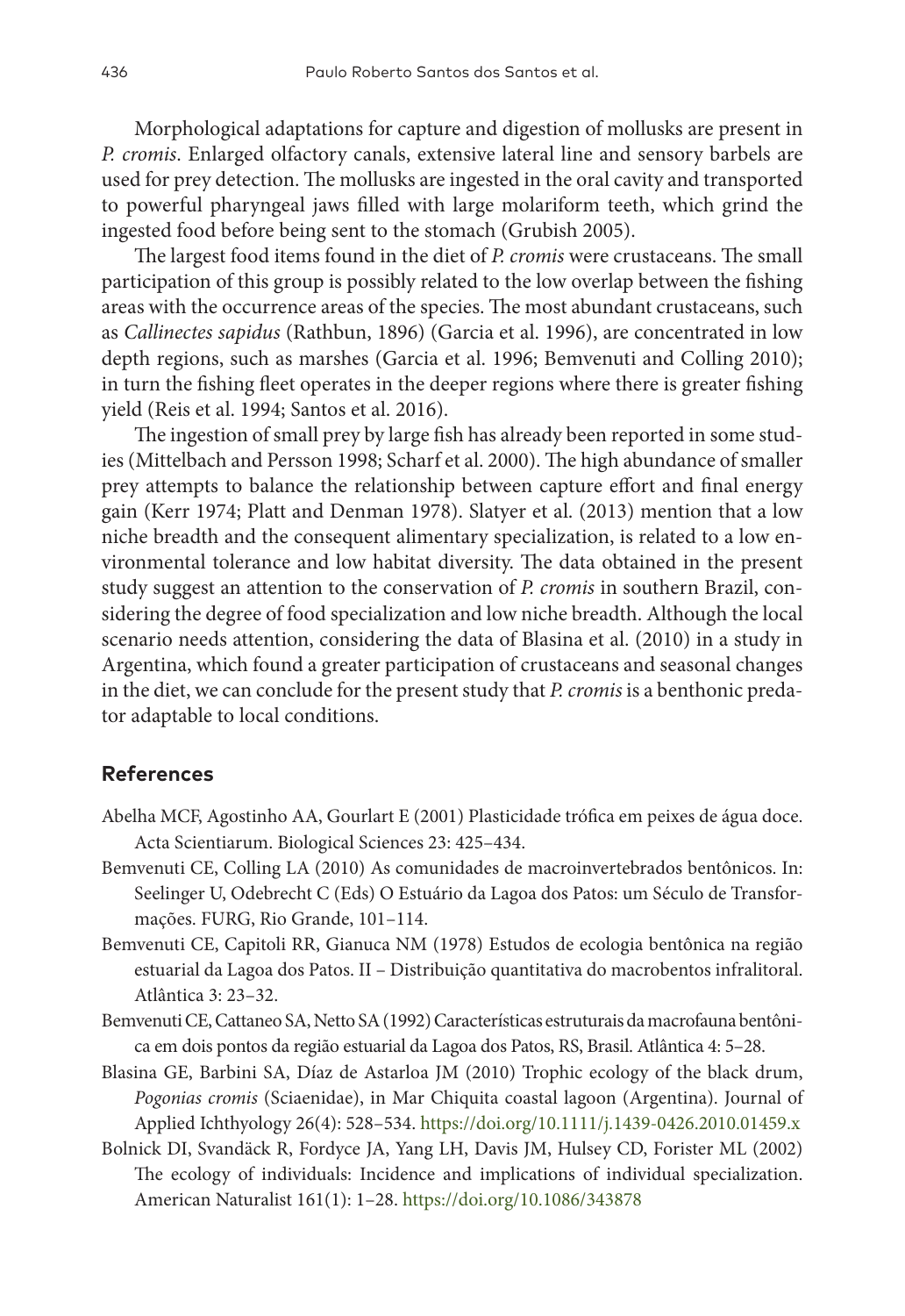- Brown SC, Bizzarro JJ, Cailliet GM, Ebert DA (2012) Breaking with tradition: Redefining measures for diet description with a case study of the Aleutian skate *Bathyraja aleutica* (Gilbert 1896). Environmental Biology of Fishes 95(1): 3–20. [https://doi.org/10.1007/](https://doi.org/10.1007/s10641-011-9959-z) [s10641-011-9959-z](https://doi.org/10.1007/s10641-011-9959-z)
- Carrier JC, Musick JA, Heithaus JA (2012) Biology of sharks and theirs relatives. CRC Press, Boca Raton, 711 pp. <https://doi.org/10.1201/b11867>
- Castello JP (2007) Gestão sustentável dos recursos pesqueiros, isto é realmente possível? Pan-American Journal of Aquatic Sciences 2: 47–52.
- Figueiredo SA, Calliari LJ (2006) Sedimentologia e suas implicações na morfodinâmica das praias adjacentes as desembocaduras do RS. Gravel 4: 73–87.
- Garcia AM, Vieira JPS (2001) O aumento da diversidade de peixes no estuário da Lagoa dos Patos durante o episódio El Niño 1997–1998. Atlântica 23: 133–152.
- Garcia AM, Vieira JP, Bemvenuti CE, Geraldi RM (1996) Abundância e diversidade da assembléia de crustáceos decápodos dentro e fora de uma pradaria de *Ruppia maritima* L., no estuário da Lagoa dos Patos (RS-Brasil). Nauplius 4: 113–128.
- Grubish JR (2005) Disparity between feeding performance and predicted muscle strength in the pharyngeal musculature of black drum, *Pogonias cromis* (Sciaenidae). Environmental Biology of Fishes 74(3–4): 261–272. <https://doi.org/10.1007/s10641-005-3218-0>
- Hahn NS, Loureiro-Crippa VE (2006) Dieta, hábitos alimentares e morfologia trófica de duas espécies simpátricas, de peixes de pequeno porte, associados uma macrófitas aquáticas. Acta Scientirum Biology Science 28: 359–364. [https://doi.org/10.4025/act](https://doi.org/10.4025/actascibiolsci.v28i4.167)[ascibiolsci.v28i4.167](https://doi.org/10.4025/actascibiolsci.v28i4.167)
- Haimovici M, Vasconcellos M, Kalikosli D, Abdalah P, Castello JP, Hellmbrandt D (2006) Diagnóstico da pesca no litoral do estado do Rio Grande do Sul. In: Issac VN, Haimovici M, Martins SA, Andriguetto JM (Eds) A Pesca Marinha e Estuarina do Brasil no Início do Século XXI: Recursos, Tecnologias, Aspectos Socioeconômicos e Institucionais. UBPA, Belém, 157–180.
- Harper DG, Blake RW (1988) Energetics of piscivorous predator-prey interactions. Journal of Theoretical Biology 134(1): 59–76. [https://doi.org/10.1016/S0022-5193\(88\)80302-3](https://doi.org/10.1016/S0022-5193(88)80302-3)
- Haimovici M, Cardoso LG (2017) Long-term changes in the fisheries in the Patos Lagoon estuary and adjacent coastal waters in Southern Brazil. Marine Biology Research 13: 1–16. <https://doi.org/10.1080/17451000.2017.1288037>
- Hubert SH (1978) The measurement of niche overlap and some relations. Ecology 59: 66–77. <https://doi.org/10.2307/1936632>
- Hyslop EJ (1980) Stomach contents analysis a review of methods and their application. Journal of Fish Biology 17(4): 411–429.<https://doi.org/10.1111/j.1095-8649.1980.tb02775.x>
- Kerr SR (1974) Theory of size distribution in ecological communities. Journal of the Fisheries Board Canada 31(12): 1859–1862. <https://doi.org/10.1139/f74-241>
- Krebs CJ (1999) Ecological Methodology. Harper and Row, New York, 654 pp.
- Laiata H, Aparicio G (2005) 100 Peces Argentinos. Albatros, Buenos Aires, 160 pp.
- Layman CA, Newsome SD, Crawford TG (2015) Individual-level niche specialization within populations: Emerging areas of study. Oecologia 178(1): 1–4. [https://doi.org/10.1007/](https://doi.org/10.1007/s00442-014-3209-y) [s00442-014-3209-y](https://doi.org/10.1007/s00442-014-3209-y)